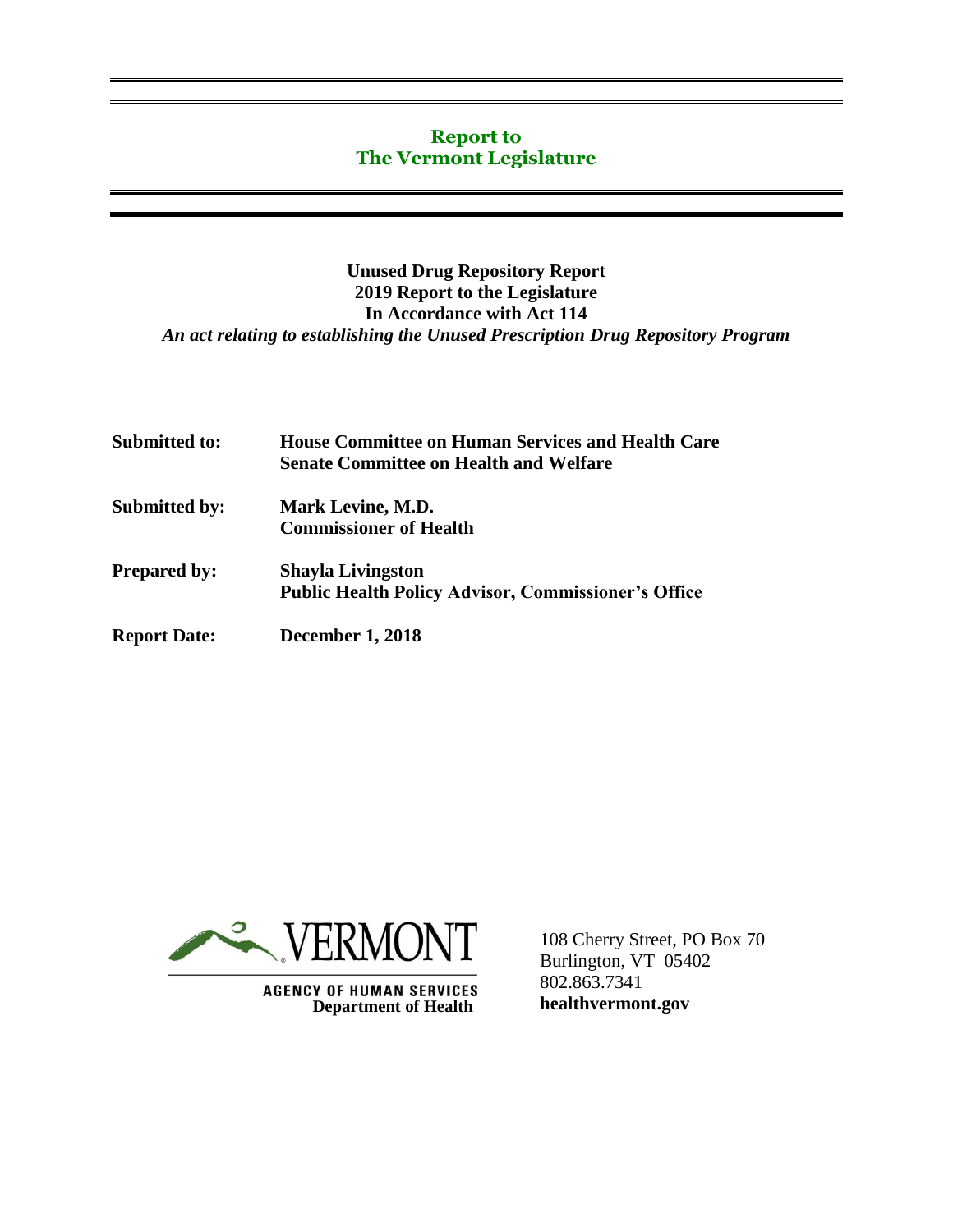# **Contents**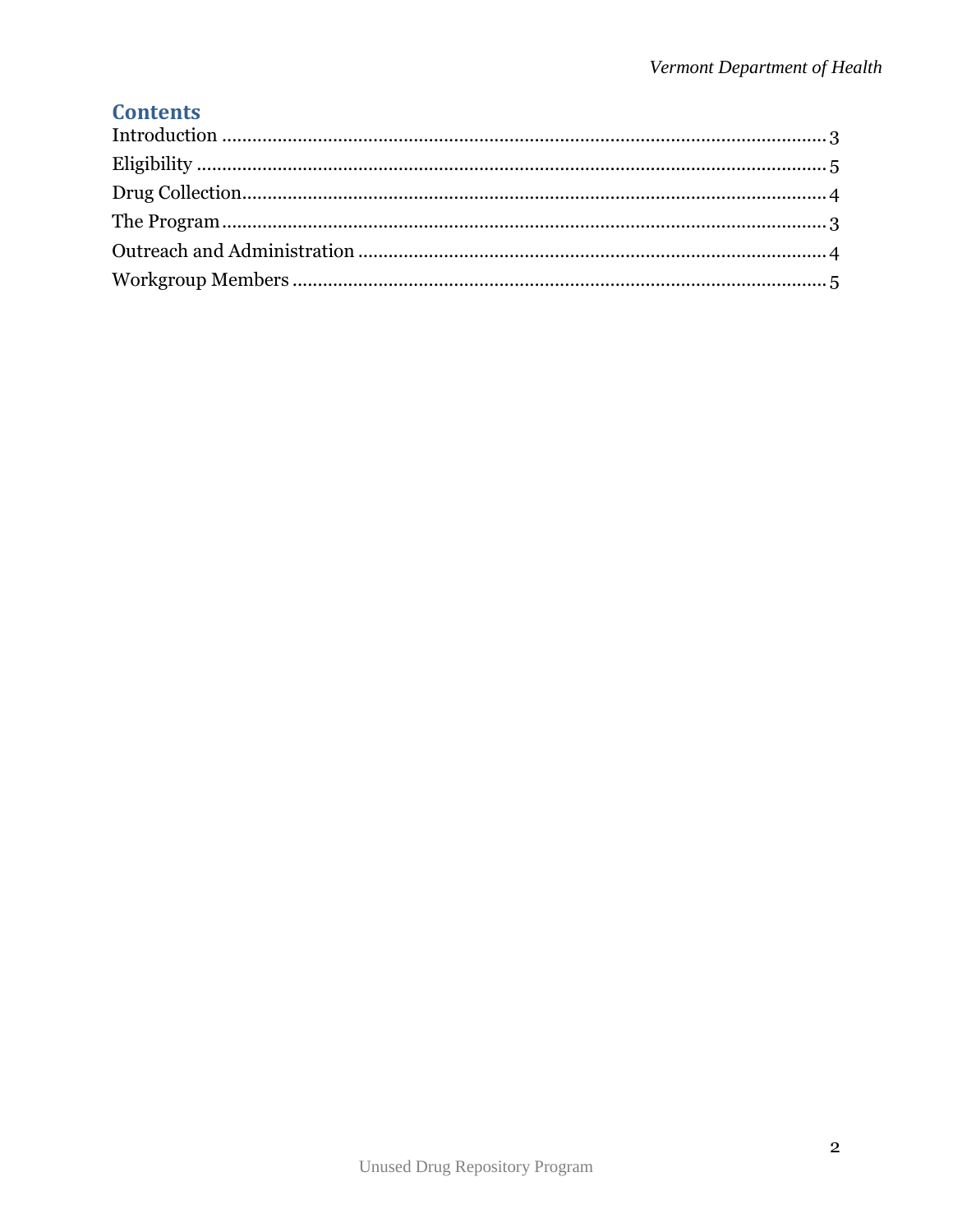## **Unused Drug Repository Report December 1, 2018**

## <span id="page-2-0"></span>**Introduction**

Act 114 (2018) requires the Agency of Human Services, in consultation with stakeholders, to "evaluate the feasibility of implementing an unused prescription drug repository program to accept and dispense donated prescription drugs and supplies to Vermont residents who meet specified eligibility standards."

There is no way to specifically track medical waste in the U.S., but in 2015 the Environmental Protection Agency (EPA) estimated that approximately 740 tons of drugs are disposed of by nursing homes each year. Unused drug repository programs collect, inspect and redistribute prescription medication to individuals in need. This would mean fewer drugs being incinerated or otherwise disposed of in Vermont. This will reduce environmental hazards as well as reduce cost to institutions who must pay for their disposal. Access to this program will help Vermonters in need of critical medications who cannot afford them. Of note, many of the drugs will be medications paid for with taxpayer dollars (e.g. Medicare, the Veteran's Administration or the Department of Corrections), going back to individuals who need them instead of being thrown away.

The Agency held two stakeholder meetings to discuss the different potential approaches for establishing such a program in Vermont (see Workgroup Members for list of attendees). Through these discussions the following recommendations were developed. The group agrees that it makes sense for Vermont to participate in an unused drug repository program – these programs reduce waste, improve access to critical medications, and reduce system cost. The program in Iowa estimates that for every \$1 invested, \$8 of medication is donated.<sup>1</sup>

## <span id="page-2-1"></span>**The Program**

 $\overline{a}$ 

#### **Implementation**

While over 40 states have passed laws allowing for unused drug repository programs, only about half of them have successfully implemented a program. After researching other states' experiences and reviewing existing programs, the stakeholder group recommends that Vermont contract or grant out the system to an existing program.

If Vermont contracts, or grants out, the program Vermonters could benefit from a greater inventory of drugs than if Vermont is the only donor state. Additionally, the program would not require new infrastructure and startup costs, which could be prohibitive and would include:

- o Hiring pharmacists and pharmacy techs.
- o Leasing or purchasing a warehouse space that could also be used for drug inspection, sorting and shipping.
- o Purchasing or creating an inventory software system.
- o Developing a shipping and collection method.

<sup>1</sup>[https://legislature.vermont.gov/assets/Documents/2018/WorkGroups/Senate%20Health%20and%20Welfare/Bill](https://legislature.vermont.gov/assets/Documents/2018/WorkGroups/Senate%20Health%20and%20Welfare/Bills/S.164/S.164~Jon-Michael%20Rosmann~Testimony~1-25-2018.pdf) [s/S.164/S.164~Jon-Michael%20Rosmann~Testimony~1-25-2018.pdf](https://legislature.vermont.gov/assets/Documents/2018/WorkGroups/Senate%20Health%20and%20Welfare/Bills/S.164/S.164~Jon-Michael%20Rosmann~Testimony~1-25-2018.pdf)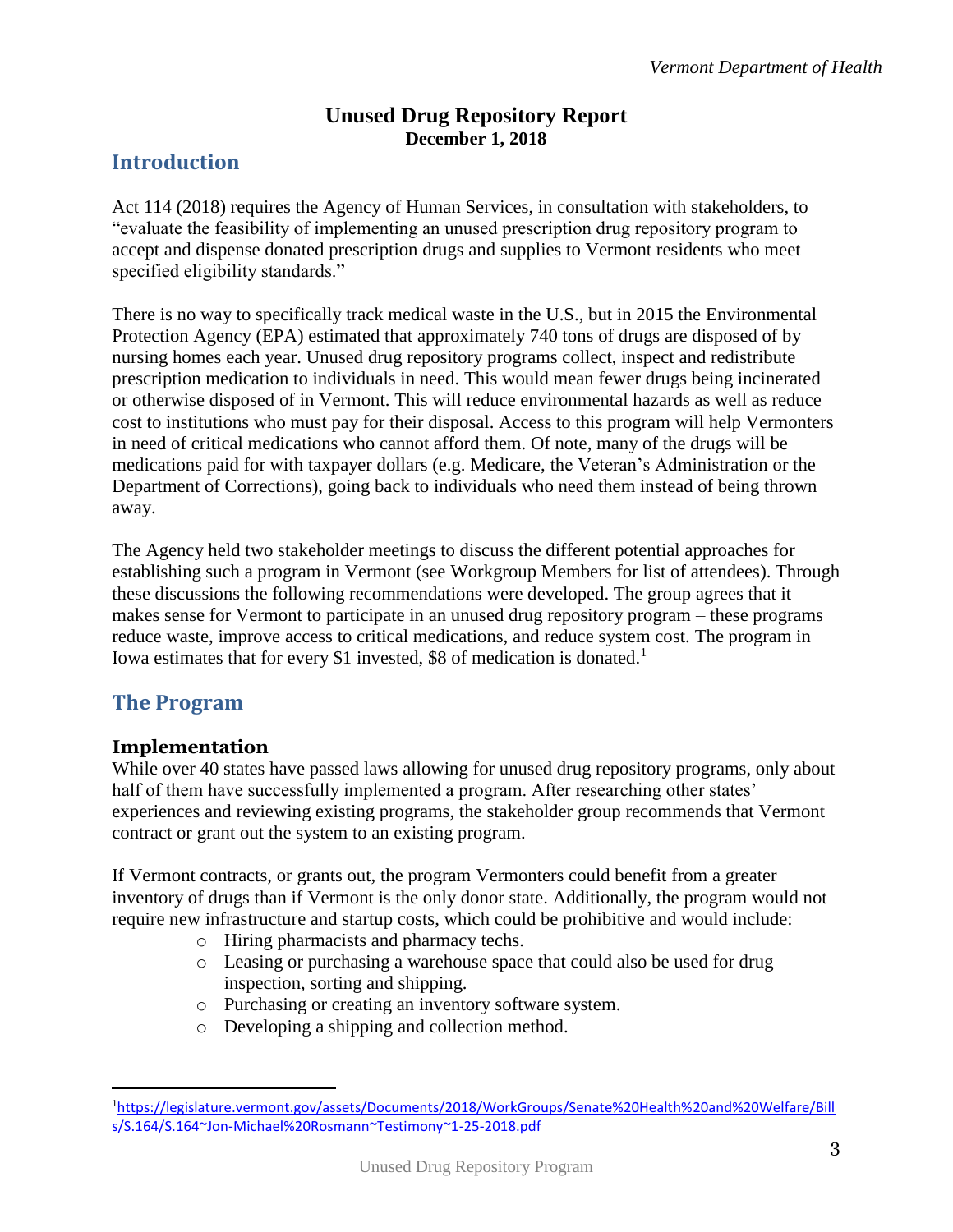#### **Cost**

Based on an estimate from SafeNetRx, the nonprofit 501c3 unused drug repository program in Iowa, contracting with them would cost Vermont approximately \$236,880.

| <b>Item</b>                                          | <b>Amount</b>   |
|------------------------------------------------------|-----------------|
| Salary and Benefits: Pharmacist 1.0 FTE              | \$135,200.00    |
| Salary and Benefits: Pharmacy Tech 1.0 FTE           | 45,500.00<br>\$ |
| Incoming Donations Shipping (400 Units @ 25-35 lbs.) | 12,000.00<br>S  |
| Outgoing Donation Orders (1020 Units @ 5 - 20 lbs.)  | 9,180.00<br>\$  |
| Supplies: Totes, Boxes, Tape, Labels                 | \$<br>3,000.00  |
| Legal Counsel                                        | \$<br>6,000.00  |
| Insurance                                            | \$<br>8,500.00  |
| Overhead: Office lease, Phone, Security, Internet    | 17,500.00<br>\$ |
| <b>Total</b>                                         | \$236,880.00    |

## **Funding Source**

The stakeholders agreed that patients, pharmacies, and clinics who use the program should not pay to do so. The pharmacists and clinics will not be reimbursed for their services, and therefore will be contributing in-kind.

## <span id="page-3-1"></span>**Outreach and Administration**

The stakeholders agreed that the program itself should be contracted or granted out to a third party. However, the Agency would need to be responsible for the contracting or granting process and would need to implement an outreach plan. This will require 0.25 full-time position or \$25,000.

To be successful, the program would have to come with an outreach campaign to providers and pharmacists to make them aware of its existence. Below is an estimate of such a campaign to increase awareness about the program, educate providers on which patients qualify, and inform providers how to order.

| <b>Item</b>                                              | <b>Amount</b>        |
|----------------------------------------------------------|----------------------|
| Planning, strategy, and project management               | \$5,000              |
| Formative research and outreach strategy recommendations | \$10,000             |
| <b>Creative Development</b>                              | \$10,000 to \$15,000 |
| Implementation (digital outreach and/or print)           | \$15,000 to \$20,000 |
| <b>Total Estimate</b>                                    | \$40,000 to \$50,000 |

# <span id="page-3-0"></span>**Drug Collection**

#### **Donors**

The stakeholder group recommends collecting drugs exclusively from institutional settings. Collecting from institutions will limit the number of collection points, ensure greater volume per collection run, and increase the probability that the medication will be usable (e.g. in a sealed blister pack). These would include:

- Long-term care pharmacies
- Veteran's Administration facilities